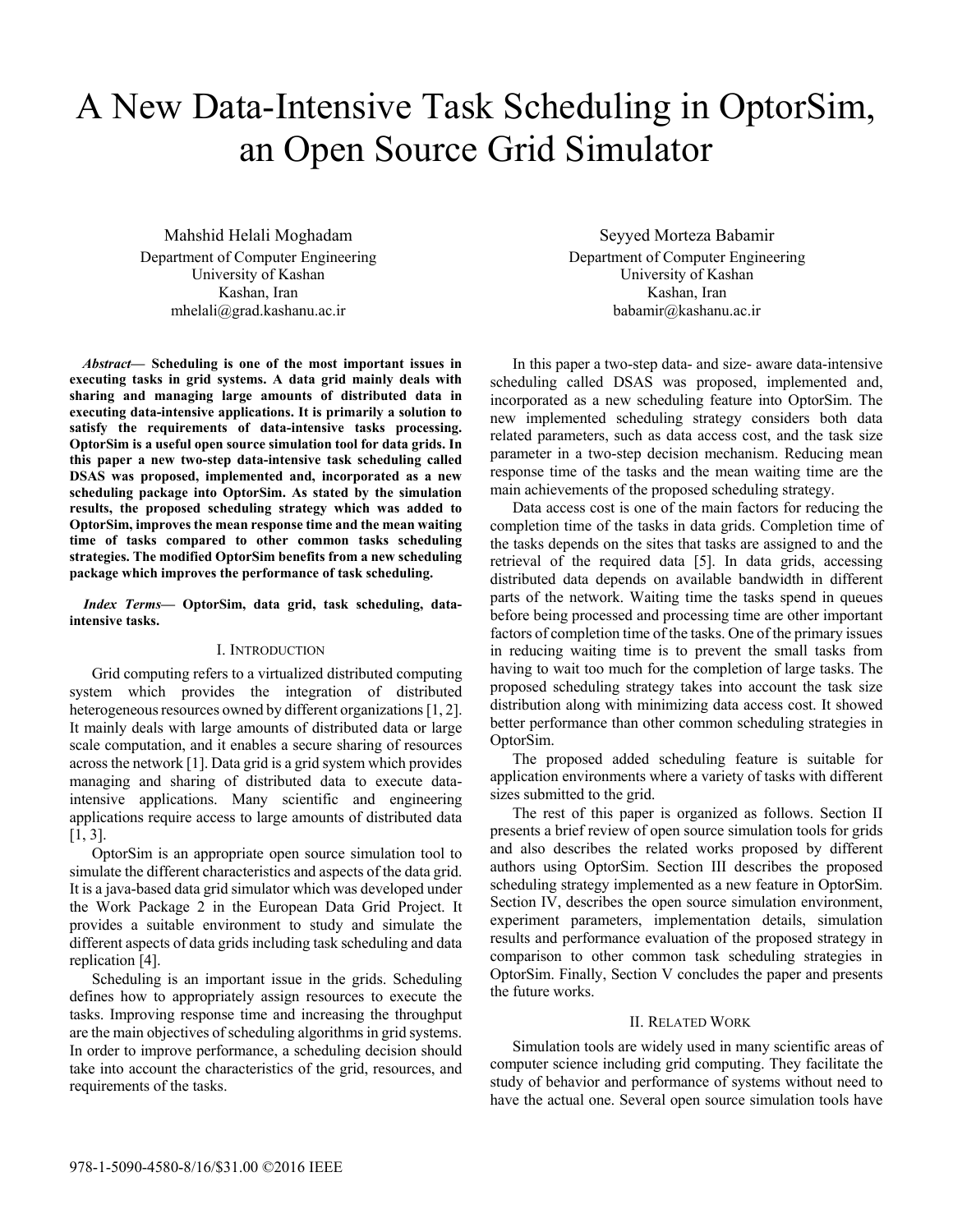been built for simulating grid systems. Some of the available open source grid simulators are as follows:

*GridSim*: is a simulator for modeling and simulating heterogeneous resources in grid systems. It provides various features for modeling computational grids [6].

*SimGrid*: is a C language based simulator for simulation of applications in heterogeneous distributed environments. It is an event-based toolkit which provides many functions and features to build different application environments [7, 8].

*MicroGrid*: is a simulation tool which provides a virtualized grid environment using virtual clustered resources. It supports the simulation of various grid topologies and performance evaluation of distributed applications [9].

Another grid simulator which may not be available as the aforementioned tools is as follows:

*GangSim*: is a simulation tool for scheduling algorithms in large scale environments consisting of many processing and storage nodes. It is useful for simulating different types of workloads [10].

In this study, an open source data grid simulator called OptorSim was used. OptorSim is a simulation tool which was developed under the Data Grid Project of the Europe. It supports the various immediate independent task scheduling and data replication mechanisms.

With the growing application of data grids in scientific communities to support the needs of accessing and managing large amounts of data, a large number of research studies have been conducted on different aspects of data grids including task scheduling and replication mechanisms. In this context, several studies have been done using OptorSim. Some of them are as follows:

In [11] a task scheduling strategy called HCS based on data transfer time was proposed. It was simulated using OptorSim. The authors of [11] also proposed a hierarchical dynamic data replication strategy called HRS based on the proposed concept of [12] to improve data access in data grids. In HCS all tasks access a fixed number of different files with the same size.

In [12] a hierarchical dynamic replication strategy called BHR based on reginal locality was proposed.

In [13] an efficient algorithm to generate the network topology in OptorSim and a replica placement strategy called RC were proposed and implemented in OptorSim. In [14] a consistency management service was proposed and incorporated into OptorSim. In [15] a data replication strategy was proposed which used data properties to make some semantic data categories and replicate files based on these categories.

#### III. THE PROPOSED SCHEDULING STRATEGY

In the proposed strategy, the submitted task was assigned to the proper node as soon as it arrived at the system. For selecting the best node among the available nodes, the first step was to select the best cluster with the lowest data access cost. In other words, the cluster of the nodes with the lowest data access cost is selected. Data access cost is an essential constituent of the completion time of the tasks. Thus, reducing the time to access required data causes a reduction in the completion time of the tasks; and consequently, improves the performance of the

scheduling process. The model of data access cost in the clusterbased data grid is defined as follows:

Assume that task *i* is assigned to node *j* of the gird in order to be processed.  $CT_j^i$  is the completion time of task *i* on node *j* and  $DC_j^i$  is the data access time to access the required data from the processing node  $j$ .  $R_i$  is the list of required data replicas of task *i*, which are stored in various nodes, and  $B_{ij}$  is the network bandwidth between node i and node j. If task *i* is assigned to node *j* in cluster *c1*, then the data access cost is defined as data communication cost which is given by

$$
\mathbf{D}C_j^i = \sum_{\text{For all } \mathbf{F}_{\mathbf{K}} \text{ in } \mathbf{R}_i} |\mathbf{F}_{\mathbf{k}}| / \mathbf{B}_{j\mathbf{K}} \qquad (1)
$$

Where  $R_i$  is the set of the required replicas,  $F_K$  is the k<sup>th</sup> data replica in  $R_i$ ,  $|F_K|$  is the size of the replica,  $B_{jk}$  is the network bandwidth between node j and the source node of the k<sup>th</sup> replica.

The main factor of the data access cost measure is data communication cost resulted from data communications among different clusters. In the next step, the proposed DSAS used a size-aware task assignment policy to assign the submitted task to the best node of the selected cluster. The tasks submitted to the grid have a wide range of sizes. Studies show that variability of task sizes is an important factor for choosing the proper task assignment policy in clusters or server farms [16]. In many real application environments, there are many small tasks and a few large tasks. In most applications, a heavy-tailed distribution is a proper accurate distribution to model the task sizes distribution.

In DSAS, it was assumed that the number of required files for a task shows the size of the task. In the host nodes, tasks were served in first come first serve (FCFS) order. In the proposed approach, along with data-aware policy, a size-aware task assignment policy called Size Interval Task Assignment with Equal Load (SITA-E) was used to assign the submitted tasks to the proper node in the selected cluster. In the SITA-E algorithm, a specific size range is assigned to each host node and each task is assigned to the proper node according to its size. These size ranges are specified in such a way that the total load assigned to each node of the cluster is the same.

In SITA-E, it is assumed that the task size distribution has a mean value *M* and *min* is the lowest possible value and *max* is the largest possible value of tasks sizes. Let  $F(x) = Pr(X \le x)$  is the cumulative distribution function of the task sizes. Then with *h* host nodes in a cluster, the task size ranges for nodes can be computed as follows [16]:

$$
\int_{x_0 = min}^{x_1} x \, dF(x) = \int_{x_1}^{x_2} x \, dF(x) \, \dots = \int_{x_{h-1}}^{x_h = max} x \, dF(x) = \frac{M}{h}
$$
\n(2)

Where tasks with sizes in the range of  $x_{i-1}$  to  $x_i$  are assigned to node *i*.

## IV. MODIFICATION OF THE OPEN SOURCE SIMULATOR AND IMPLEMENTATION DETAILS

OptorSim, an open source grid simulator, was used to implement the proposed scheduling strategy and evaluate its performance. OptorSim is a java-based open source simulation tool for simulating data grid structure. It allows the evaluation of scheduling and replication algorithms in data grids. It includes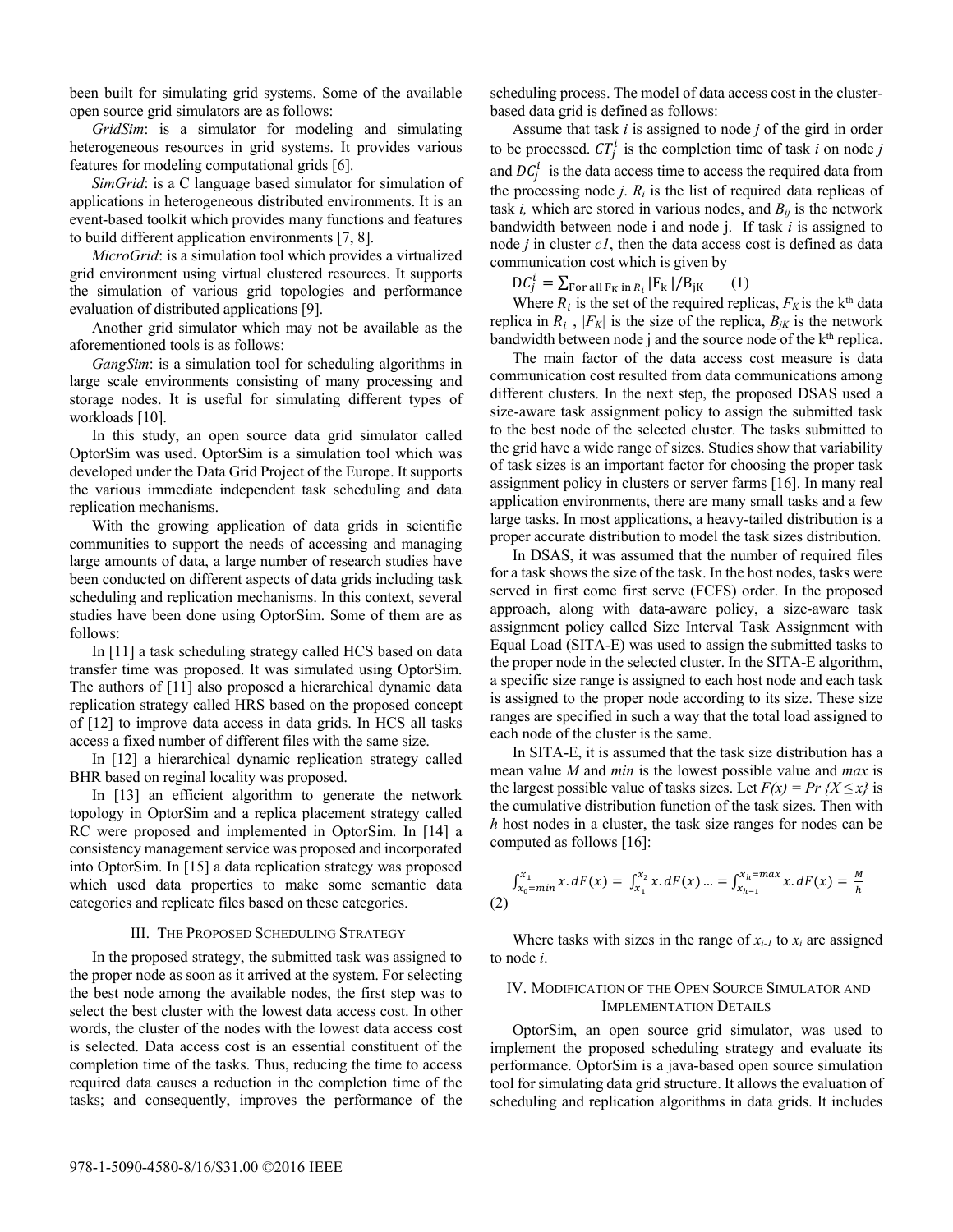essential components to simulate data grids with various data access and replication mechanisms [17, 18]. In this research, we implemented DSAS and incorporated it as a new scheduling strategy in OptorSim. We evaluated the performance of DSAS by comparing its performance with five other scheduling strategies with three replication mechanisms. Four scheduling strategies were embedded in OptorSim, the last one was a scheduling approach in a related work which we implemented and added it to OptorSim to provide the possibility of performance evaluation for the proposed scheduling approach. In the following Sections, the simulation environment of OptorSim and its properties, implementation details, simulation parameters and simulation results will be described.

#### *A. Simulation Tool Environment*

OptorSim simulates the data grid as a distributed system consisting of several nodes, each of which may have computational and data storage resources. In OptorSim each node may have zero or several computing elements and storage elements. The computing component provides computational resource to run submitted jobs and uses the required data replicas stored on storage elements of the nodes. If the required replicas were not found in the storage element of the processing node, it is fetched from other nodes. If there is not enough disk space in the storage element to store the new replica, a replacement mechanism, such as deleting the least frequently used (LFU) or least recently used (LRU), is used to get enough free space. In the simulated data grid there is a component called Resource Broker which accepts the submitted tasks and assigns them to suitable nodes based on the selected scheduling strategy [18]. In order to simplify the simulation of data grids, it is reasonable to assume data replicas are read only. Consequently, data can be replicated without any concern about data consistency. In OptorSim, in order to avoid the risk of deleting all copies of one file, there is a master copy for each file which cannot be deleted by replication mechanisms. The location of the master copies is specified in the configuration files of OptorSim [18, 11].

The Behavior of the simulation tool and input parameters of the system are defined in configuration files including the grid configuration, job configuration and simulation parameters files. The topology of the simulated grid, the content of each node, including the status of the resources, and the communication network between nodes are specified in the grid configuration file. The job configuration file contains information about distributed data files in grid, types of tasks and processing policies of each node (the tasks each node will accept and will run). The simulation parameters file contains the specification of the general simulation parameters [18].

## *B. Implementation Details for Modification of OptorSim*

In this study, in order to implement the proposed DSAS as a new scheduling feature in OptorSim and also evaluate its performance in comparison with other scheduling strategies, a Java class of type ResourceBroker called DSASResourceBroker was implemented and added to the source of the simulation tool. It had a method called FindCE, which found the best computing element (host node) to process the submitted task according to DSAS strategy. In order to evaluate the performance of DSAS strategy, the HCS scheduling strategy proposed in [11] was also implemented and its ResourceBroker class, called HCSResourceBroker, was incorporated into OptorSim as well as common scheduling strategies.

Figure 1 illustrates the structure of classes and packages in OptorSim. It consists of 6 packages. The dependencies between them are shown in Fig. 1. Package org.edg.data.replication.optorsim includes the main classes of OptorSim and also uses the classes of other packages. Figure 1 depicts a portion of the classes of this package. Classes of DSASResourceBroker and HCSResourceBroker were added to the main package of OptorSim, i.e., org.edg.data.replication.optorsim. DSAS and HCS were imported and known as new scheduling strategies in the simulation tool. By selecting each of these new items in the configuration files, the scheduling of tasks submitted to the grid were done accordingly. Therefore, a modified OptorSim was developed with new scheduling features to implement various simulation scenarios and evaluate the performance of the scheduling strategies

# *C. Experiment Environment for Performance Evaluation of the Proposed Scheduling*

 The topology of the simulated cluster grid to evaluate the performance of the proposed scheduling strategy, is given in Fig. 2. This grid contains 3 clusters with 27 nodes in which some nodes (13 nodes) have both a computing and a storage element. *Node S* is a master storage node which contains the master copy of all files. Other nodes which do not have computing or storage elements are network nodes and are used for network connections. As shown in Fig. 2 connecting links between various nodes have differing bandwidths.

The topology of the grid shown in Fig. 2 with the status of the nodes and communication network were modeled by a numerical matrix. The numerical matrix of the simulated grid is given in Fig. 3. Each row of the matrix shows the information of one node. In this matrix the first column shows the number of worker nodes of the computing component. It is assumed that there is one or zero computing element in each node. The second and third column present the number of processors in each worker node and the number of storage elements in the node respectively.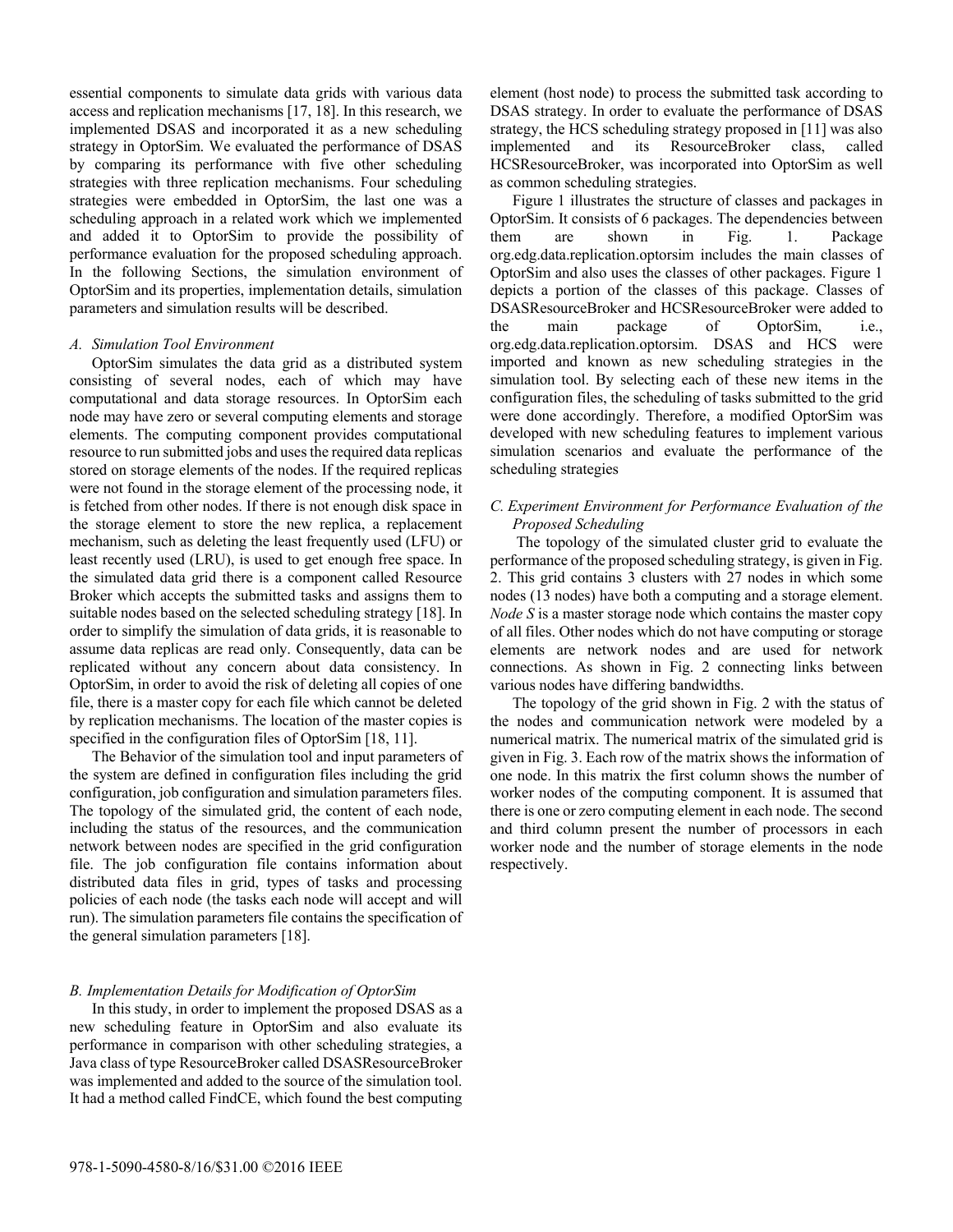

Fig. 1 Structure of OptorSim and the modification details

The fourth column indicates the size of the storage element in MB. Other columns illustrate the connections between nodes and the bandwidth of these connections. Table 1 illustrates the simulation parameters used in the experiment.

In our experiment, there were 30 types of submitted tasks, each of which required a different number of files. To make the experiment environment similar to real conditions, many of the task types were those that required only a few numbers of files, i.e. small size, and the remaining few task types were large size. While running, tasks were randomly selected and submitted to the resource broker based on the CMS DC04 pattern [18] in which the submission of the tasks is based on a Gaussian distribution. Tasks were scheduled on the suitable nodes according to the proposed scheduling strategy as soon as they arrive at the system. In DSAS strategy, the cluster of the nodes with lowest data access cost is selected as the best cluster in the first step. In the second step, according to the size ranges

defined for server nodes using SITA-E policy, the submitted task was assigned to the proper node in the selected cluster. Tasks accessed the required data files based on Sequential Access pattern i.e. the order specified in the job configuration file. Different replacement mechanisms such as no replication, LRU, LFU were used to manage the storage space for storing new replicas in the nodes.

In this study, the performance of DSAS and five common scheduling algorithms of OptorSim including Random, QueueLength (ShortestQueue), Access Cost, Queue Access Cost (QAC) and HCS with three replication strategies including No Replication, LRU, LFU were evaluated based on the mean response time. As shown in Fig. 4 DSAS has the lowest mean response time for any replication mechanisms in comparison with other scheduling strategies and gives better performance.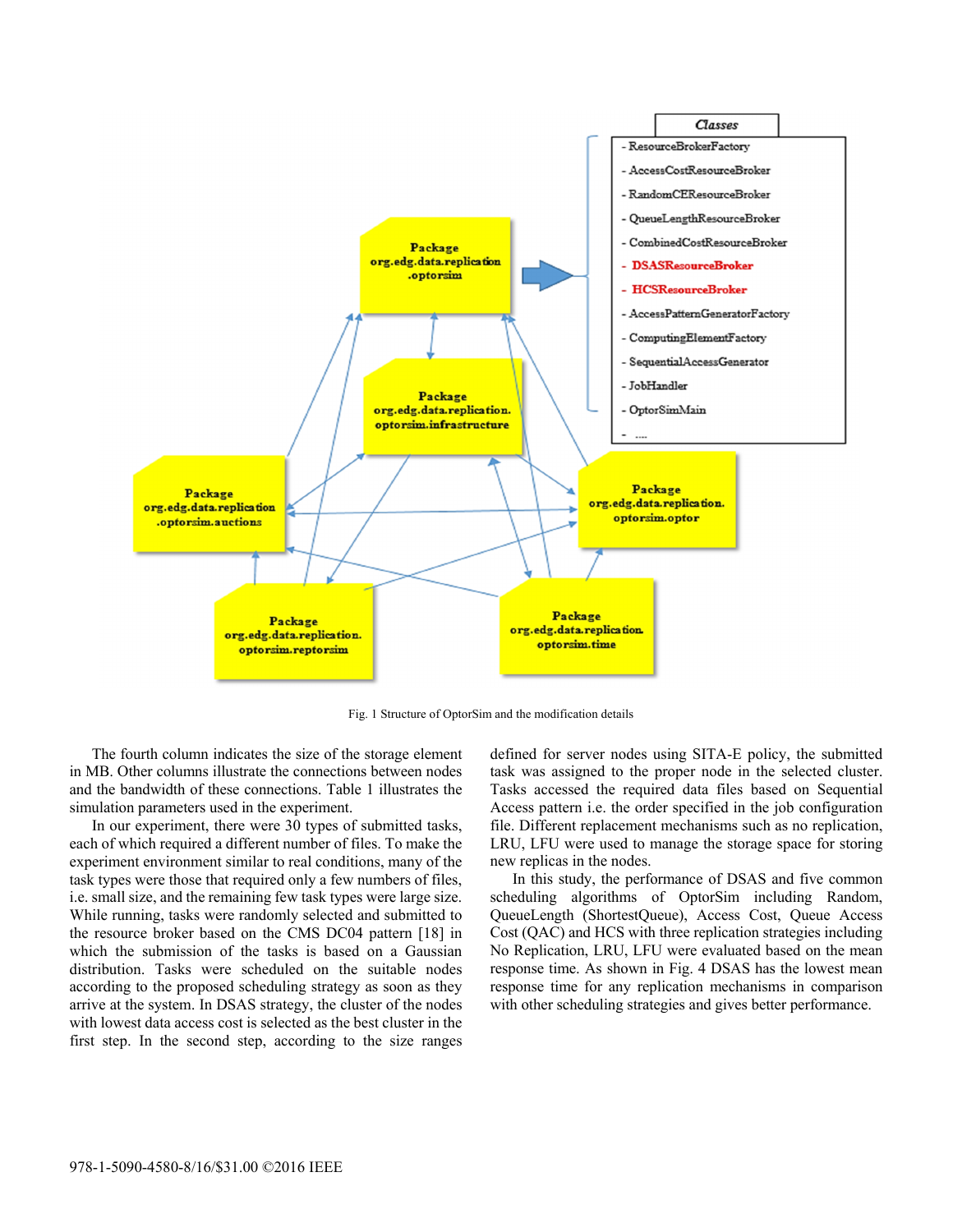

 $0\ 0.0\ 1\ 0\ 0. \quad 0.0\ 0. \quad 0.0\ 0. \quad 0.0\ 0. \quad 0.0\ 0. \quad 0.000\ 0. \quad 0.0\ 0. \quad 0.0\ 0. \quad 0.0\ 0. \quad 0.0\ 0. \quad 0.0\ 0. \quad 0.0\ 0. \quad 0.0\ 0. \quad 0.0\ 0. \quad 0.0\ 0. \quad 0.0\ 0. \quad 0.0\ 0. \quad 0.0\ 0. \quad 0.0\ 0. \quad 0.0\ 0. \quad 0.0\ 0. \quad$  $0\ \, 0.0\ \, 1\ \, 0\ \, 0. \quad 0.0\ \, 0. \quad 0.0\ \, 0. \quad 0.0\ \, 0. \quad 0.0\ \, 0.0\ \, 0.0\ \, 0.0\ \, 0.0\ \, 0.0\ \, 0.0\ \, 0.0\ \, 0.0\ \, 0.0\ \, 0.0\ \, 0.0\ \, 0.0\ \, 0.0\ \, 0.0\ \, 0.0\ \, 0.0\ \, 0.0\ \, 0.0\ \$  $0\ 0.0\ 1\ 0\ 0. \quad 0.0\ 0. \quad 0.0\ 0. \quad 0.0\ 0. \quad 0.0\ 0. \quad 0.0\ 0. \quad 0.0\ 0. \quad 0.0\ 0. \quad 0.0\ 0. \quad 0.0\ 0. \quad 0.0\ 0. \quad 0.0\ 0. \quad 0.0\ 0. \quad 0.0\ 0. \quad 0.0\ 0. \quad 0.0\ 0. \quad 0.0\ 0. \quad 0.0\ 0. \quad 0.0\ 0. \quad 0.0\ 0. \quad 0.0\ 0. \quad 0$ 

Fig. 3. Numerical matrix of the simulated grid

#### V. CONCLUSION

In this paper a new two-step scheduling strategy was proposed, implemented and incorporated into OptorSim. OptorSim is an open source data grid simulator which supports various scheduling and data replication strategies. The proposed data- and size- aware scheduling, was a proper strategy for scheduling data-intensive tasks in data grids. According to the simulation results, the combined data- and size- aware strategy not only optimized data access cost but also reduced the mean response time and mean waiting time of tasks compared with other common scheduling strategies of OptorSim. It prevented small tasks from waiting a long time in the queues for the large tasks to be completed. Hence, it improved the mean response time of the tasks in the grid system. Therefore, the modified OptorSim benefits from a new scheduling strategy which gives better performance compared to other common scheduling strategies.